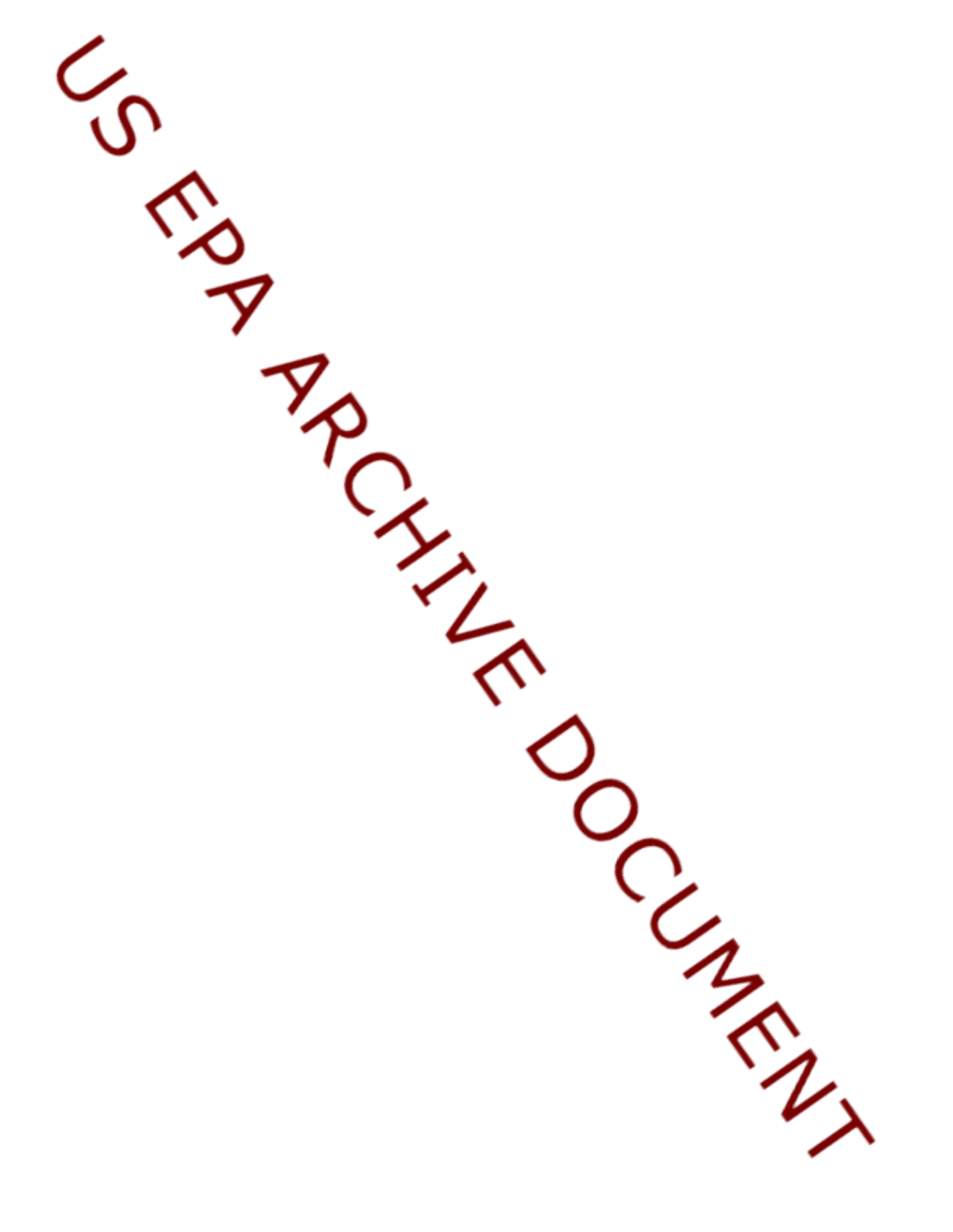## **THE ENVIRONMENTAL TECHNOLOGY VERIFICATION PROGRAM**







# **ETV Joint Verification Statement**

|                     | TECHNOLOGY TYPE: PORTABLE CYANIDE ANALYZER         |             |                                         |
|---------------------|----------------------------------------------------|-------------|-----------------------------------------|
| <b>APPLICATION:</b> | DETECTING CYANIDE IN WATER                         |             |                                         |
|                     | <b>TECHNOLOGY NAME: Mini-Analyst Model 942-032</b> |             |                                         |
| <b>COMPANY:</b>     | Orbeco-Hellige                                     |             |                                         |
| <b>ADDRESS:</b>     | <b>185 Marine Street</b><br>Farmingdale, NY 11735  | <b>FAX:</b> | PHONE: 1-800-922-5242<br>1-631-293-8258 |
| <b>WEB SITE:</b>    | http://www.orbeco.com                              |             |                                         |
| E-MAIL:             | jesposito@orbeco.com                               |             |                                         |

The U.S. Environmental Protection Agency (EPA) supports the Environmental Technology Verification (ETV) Program to facilitate the deployment of innovative or improved environmental technologies through performance verification and dissemination of information. The goal of the ETV Program is to further environmental protection by substantially accelerating the acceptance and use of improved and cost-effective technologies. ETV seeks to achieve this goal by providing high-quality, peer-reviewed data on technology performance to those involved in the design, distribution, financing, permitting, purchase, and use of environmental technologies.

ETV works in partnership with recognized standards and testing organizations, with stakeholder groups (consisting of buyers, vendor organizations, and permitters), and with individual technology developers. The program evaluates the performance of innovative technologies by developing test plans that are responsive to the needs of stakeholders, conducting field or laboratory tests (as appropriate), collecting and analyzing data, and preparing peer-reviewed reports. All evaluations are conducted in accordance with rigorous quality assurance (QA) protocols to ensure that data of known and adequate quality are generated and that the results are defensible.

The Advanced Monitoring Systems (AMS) Center, one of seven technology areas under ETV, is operated by Battelle in cooperation with EPA's National Exposure Research Laboratory. The AMS Center has recently evaluated the performance of portable cyanide analyzers used to detect cyanide in water. This verification statement provides a summary of the test results for the Orbeco Mini-Analyst Model 942-032.

# **VERIFICATION TEST DESCRIPTION**

The verification was based on comparing the cyanide concentrations of water samples determined by the Orbeco Mini-Analyst Model 942-032 with cyanide concentrations determined by a laboratory-based reference method (EPA Method 335.1, *Cyanides Amenable to Chlorination*). Two Orbeco Mini-Analyst Model 942-032s were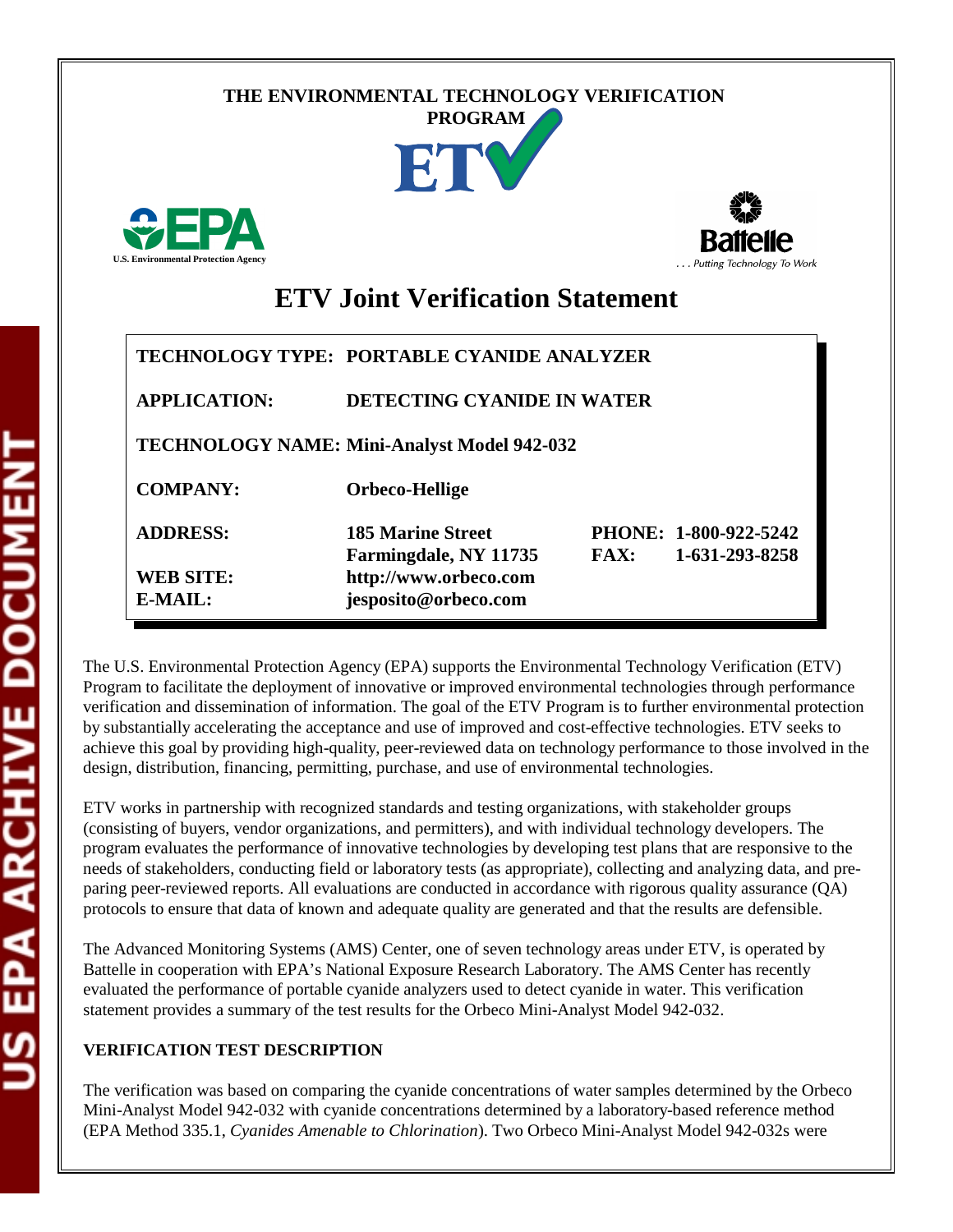tested independently between January 13 and February 4, 2003; and the results were compared to assess inter-unit reproducibility. Samples used in the verification test included quality control samples, performance test (PT) samples, lethal/near-lethal concentration samples, drinking water samples, and surface water samples. The results from the Orbeco Mini-Analyst Model 942-032 were compared with the reference method to quantitatively assess accuracy and linearity. Multiple aliquots of each test sample were analyzed separately to assess the precision of both the Orbeco Mini-Analyst Model 942-032 and the reference method. To determine the detection limit, a solution with a concentration of 0.010 milligram per liter (mg/L) was used. Seven non-consecutive replicate analyses of this solution were made to obtain precision data with which to determine the method detection limit (MDL). The Orbeco Mini-Analyst Model 942-032 was tested by a technical and a non-technical operator to assess operator bias. Sample throughput was estimated based on the time required to analyze a sample. Ease of use was based on documented observations by the operators and the Battelle Verification Test Coordinator. The Orbeco Mini-Analyst Model 942-032 was used in a field environment as well as in a laboratory setting to assess the impact of field conditions on performance.

QA oversight of verification testing was provided by Battelle. Battelle QA staff conducted a technical systems audit, a performance evaluation audit, and a data quality audit of 10% of the test data.

#### **TECHNOLOGY DESCRIPTION**

The following description of the Orbeco Mini-Analyst Model 942-032 was provided by the vendor and does not represent verified information.

The Orbeco Mini-Analyst Model 942-032 is a portable colorimeter in which a sample and a reagent are mixed and analyzed photometrically to provide a quantitative determination of cyanide in the sample. The Orbeco Mini-Analyst Model 942-032 uses a photodiode detector, and results are reported on a liquid crystal display. Permanent calibrations for cyanide analysis are stored in the microprocessor memory. The Orbeco Mini-Analyst Model 942- 032 comes with a hard cover carrying case, reagents for 50 samples, pH adjustment and dechlorination reagents, and four reaction vials. First, the samples are preserved to exactly 0.020 M sodium hydroxide. Then, 1 milliliter (mL) each of the buffer and 1.75 M hydrochloric acid, provided by Orbeco, are added to 100 mL of preserved sample. The pH is then adjusted to 6 and 7, as necessary. A 10.0-mL aliquot is taken from the pH-adjusted sample, and a capsule of powdered reagent is added before the sample vial containing the 10.0-mL sample and powdered reagent is shaken and set aside for two minutes. In the meantime, a liquid reagent solution is made up in a separate vial. At the appropriate time, this reagent is added to the original sample vial, and the vial is shaken. After a 15-minute color development period, the sample is placed into the Orbeco Mini-Analyst Model 942-032, and a cyanide concentration is displayed in micrograms per liter. However, for consistency with the reference laboratory results, all data within this report have been converted to milligrams per liter (mg/L). The dimensions of the Orbeco Mini-Analyst Model 942-032 are 6 x 4 x 2 inches, and it weighs 340 grams (12 ounces). The Orbeco Mini-Analyst Model 942-032 operates on four AA batteries. The list prices are \$299.00 for the colorimeter and \$67.50 for reagents adequate for approximately 50 water samples.

### **VERIFICATION OF PERFORMANCE**

**Accuracy:** The biases for the Orbeco Mini-Analyst Model 942-032 ranged from 3 to 21% for the PT samples with concentrations ranging from 0.030 to 0.800 mg/L; 5 to 12% for the surface water samples; 3 to 100% for the drinking water samples from around the country; and 25 to 94% for the Columbus, OH, drinking water samples. Since the latter three types of water samples contained no detectable cyanide, they were fortified with 0.200 mg/L of cyanide to test the performance of the Orbeco Mini-Analyst Model 942-032 in water matrices.

**Precision:** The relative standard deviations ranged from 2 to 16% for the PT samples; 1 to 8% for the surface water samples; 1 to 25% for the drinking water samples from around the country; and 2 to 13% for the Columbus, OH, drinking water samples (except for the non-technical operator's results for the well water analyzed in the laboratory, which had RSDs over 100%).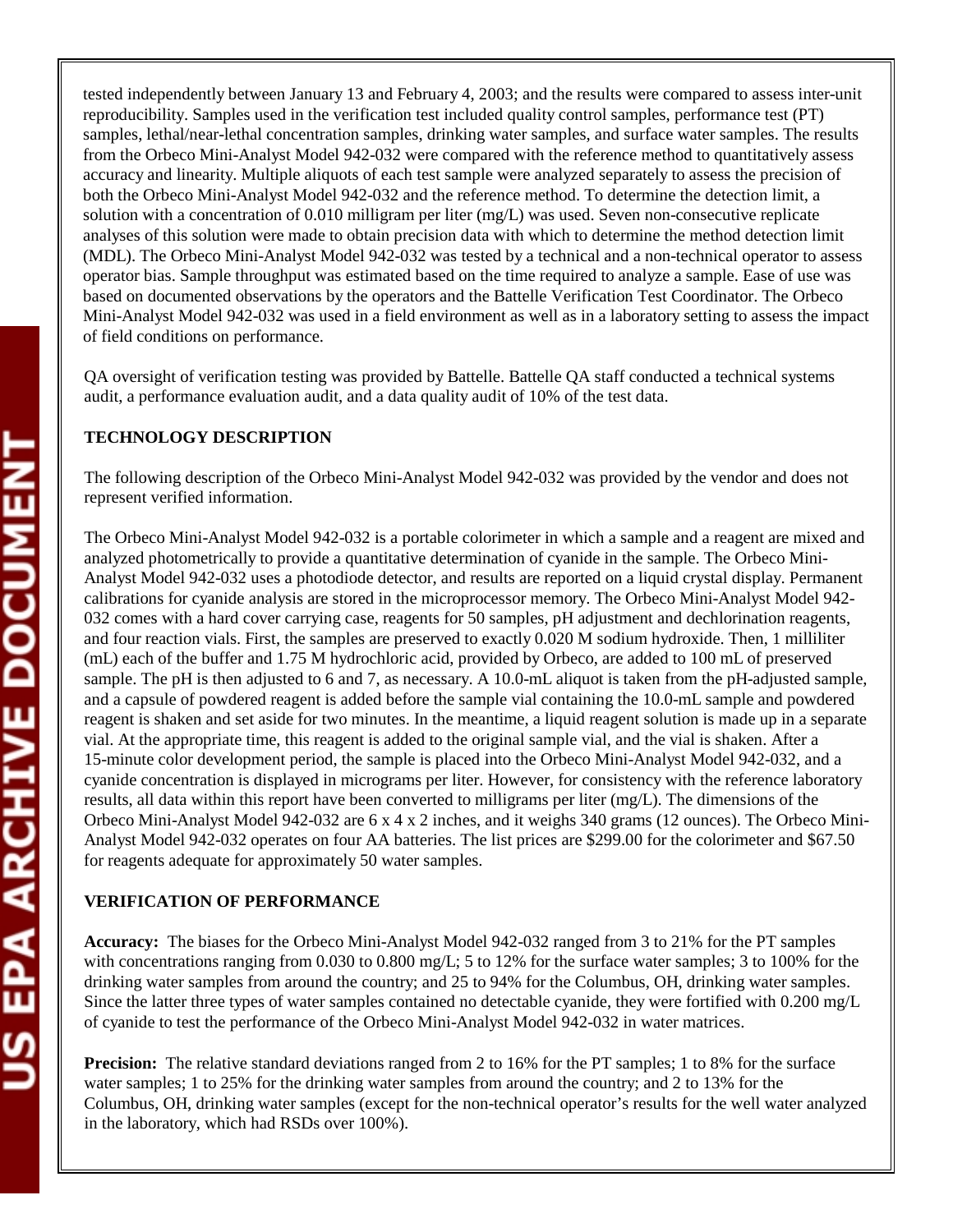**Linearity:** The non-technical operator's results from the Orbeco Mini-Analyst Model 942-032 for the PT samples (0.030 to 0.400 mg/L) plotted against the concentrations of the same samples as determined by the reference method gives the following regression equation:

y (non-technical operator results in mg/L)=0.797 ( $\pm$  0.028) x (reference result in mg/L)  $+0.007$  ( $\pm 0.006$ ) mg/L with r<sup>2</sup>=0.991 and N=32.

The data for the technical operator gives the following regression equation:

- y (technical operator results in mg/L)=0.820 ( $\pm$  0.025) x (reference result in mg/L)
- $+0.010 \ (\pm 0.006)$  mg/L with r<sup>2</sup>=0.993 and N=32.

where the values in parentheses represent the 95% confidence interval of the slope and intercept. Only the technical operator's intercept is significantly different from zero, and the  $r^2$  values are both above 0.99. The linearity of the Orbeco Mini-Analyst Model 942-032 was not dependent on which operator was performing the analyses. The slope of the linear regression was significantly less than unity in both instances. This deviation from unity indicates a low bias in the results generated by the Orbeco Mini-Analyst Model 942-032 compared with the results produced by the reference method.

**Method Detection Limit:** The MDL was determined to be 0.004 mg/L for the Orbeco Mini-Analyst Model 942- 032 when used by the non-technical operator and 0.005 mg/L when used by the technical operator.

**Inter-Unit Reproducibility:** A linear regression of the data for inter-unit reproducibility gives the following regression equation:

y (Unit #1 result in mg/L)=0.976 ( $\pm$  0.008) x (Unit #2 result in mg/L)  $-0.0009$  ( $\pm 0.0012$ ) mg/L with r<sup>2</sup>=0.998 and N=136.

where the values in parentheses represent the 95% confidence interval of the slope and intercept. The slope is just slightly less than unity, and the intercept is not significantly different from zero. These data indicate that the two Orbeco Mini-Analyst Model 942-032s functioned very similarly to one another.

**Lethal/Near-Lethal Dose Response:** Samples at 50.0-, 100-, and 250-mg/L concentrations (close to what may be lethal if a volume the size of a typical glass of water was ingested) were prepared and analyzed by the Orbeco Mini-Analyst Model 942-032. Upon adding the reagents to the water sample, the color of the sample changed within five seconds to bright red and then progressed to a dark blue after about five minutes. The change was much more rapid than for any of the PT samples. The PT samples took about 30 seconds to produce a small change in the color of the sample and took the full 15-minute reaction time to reach its analysis color of a clear, light blue. When the samples with lethal/near-lethal concentrations were inserted into the Orbeco Mini-Analyst Model 942-032 after the full reaction time, the digital readout read "off scale." Even without using the Orbeco Mini-Analyst Model 942-032, the reagents and vials would be useful for a first responder seeking to find out whether a toxic level of cyanide is present in a drinking water sample. The presence of such concentrations could be confirmed within minutes by visual observation of the color development process.

**Operator Bias:** A linear regression of the data for the operator bias assessment gives the following regression equation:

y (non-tech result in mg/L)=0.933 ( $\pm$  0.056) x (tech result in mg/L)  $-0.002$  ( $\pm 0.008$ ) mg/L with r<sup>2</sup>=0.890 and N=136.

where the values in parentheses represent the 95% confidence interval of the slope and intercept. The slope of this regression is less than 10% different from unity, indicating a slight difference in the results produced by the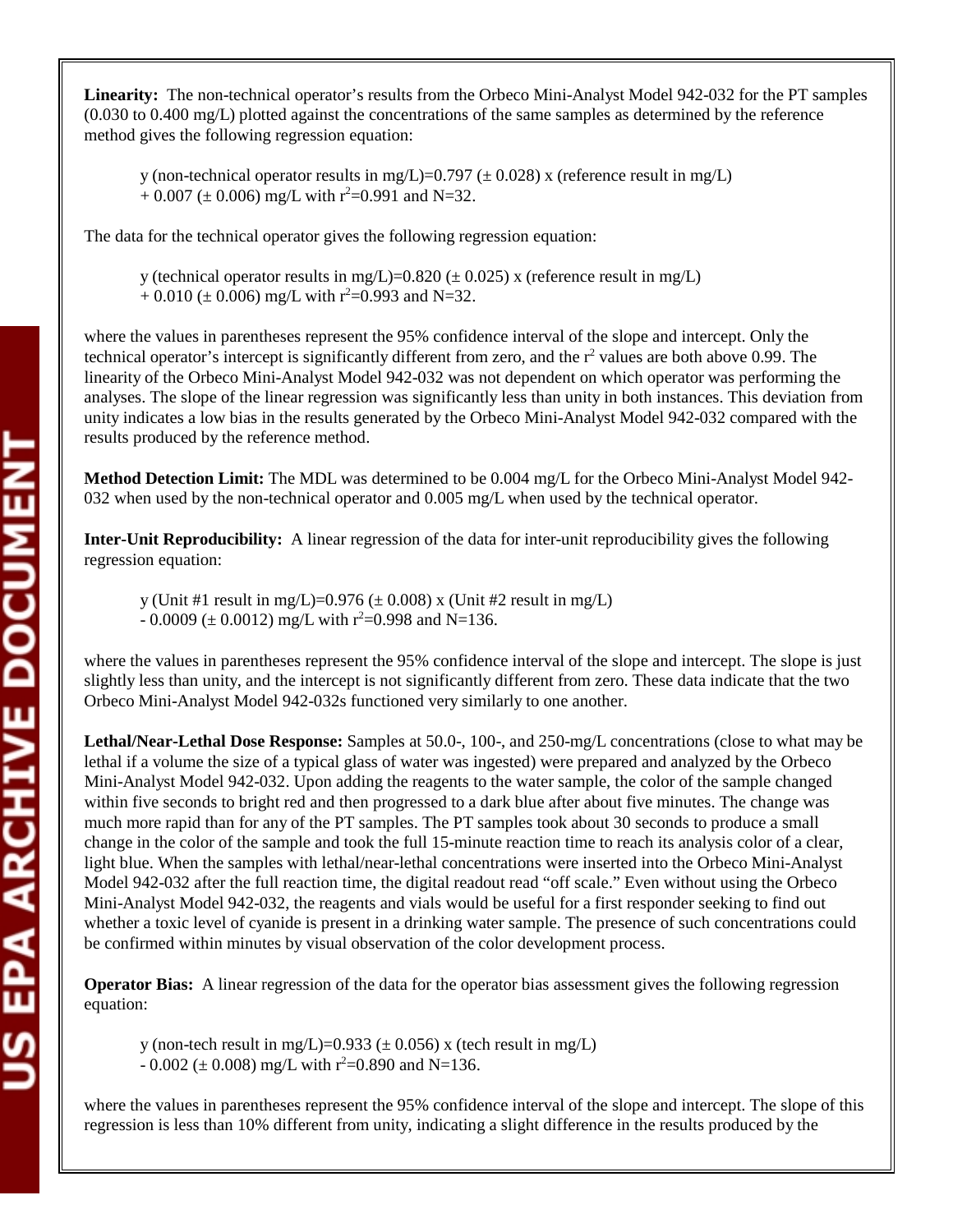operators. The relatively low coefficient of variation was mostly due to the Flagstaff, AZ, samples. The technical operator generated detectable results, while the non-technical operator did not.

**Field Portability:** From an operational standpoint, the Orbeco Mini-Analyst Model 942-032 was easily transported to the field setting, and the samples were analyzed in the same fashion as they were in the laboratory. No functional aspects of the Orbeco Mini-Analyst Model 942-032 were compromised by performing the analyses in the field setting. However, performing analyses under extremely cold conditions (sample water temperatures between 4 and 6°C) negatively affected the performance of the Orbeco Mini-Analyst Model 942-032 cyanide reagents.

**Ease of Use:** The manufacturer recommends adjusting the pH of water samples to be analyzed by the Orbeco Mini-Analyst Model 942-032 to between 6.0 and 7.0. Since gaseous hydrogen cyanide can be released at a pH less than 9.00, this adjustment is not desirable from a safety standpoint, especially if lethal/near-lethal concentrations of cyanide are present. The sample preparation instructions were clear, but the liquid pyridine reagent had an offensive odor, and the granular reagent tablets were difficult to open. Also, the operators thought that it was inconvenient to keep track of the mixing and waiting times during the analysis.

**Sample Throughput:** Sample preparation, including measuring volumes and using reagents, took two to three minutes per sample. After performing the sample preparation, a 15-minute period of color development was required before sample analysis. Therefore, if only one sample is analyzed, it would take approximately 18 minutes. However, both operators were able to stagger the start of the color development period every two minutes for subsequent samples, so a typical sample set of 12 analyses took 45 to 50 minutes. Since the color development reaction takes place in reusable reaction vials, additional vials would have to be purchased to conveniently analyze large sample sets.

original signed by Gabor J. Kovacs  $4/17/03$  original signed by Timothy E. Oppelt Vice President Director Environmental Sector National Homeland Security Research Center Battelle **Example 2018** U.S. Environmental Protection Agency

 $4/29/03$ Gabor J. Kovacs Date Date Timothy E. Oppelt Date

NOTICE: ETV verifications are based on an evaluation of technology performance under specific, predetermined criteria and the appropriate quality assurance procedures. EPA and Battelle make no expressed or implied warranties as to the performance of the technology and do not certify that a technology will always operate as verified. The end user is solely responsible for complying with any and all applicable federal, state, and local requirements. Mention of commercial product names does not imply endorsement.